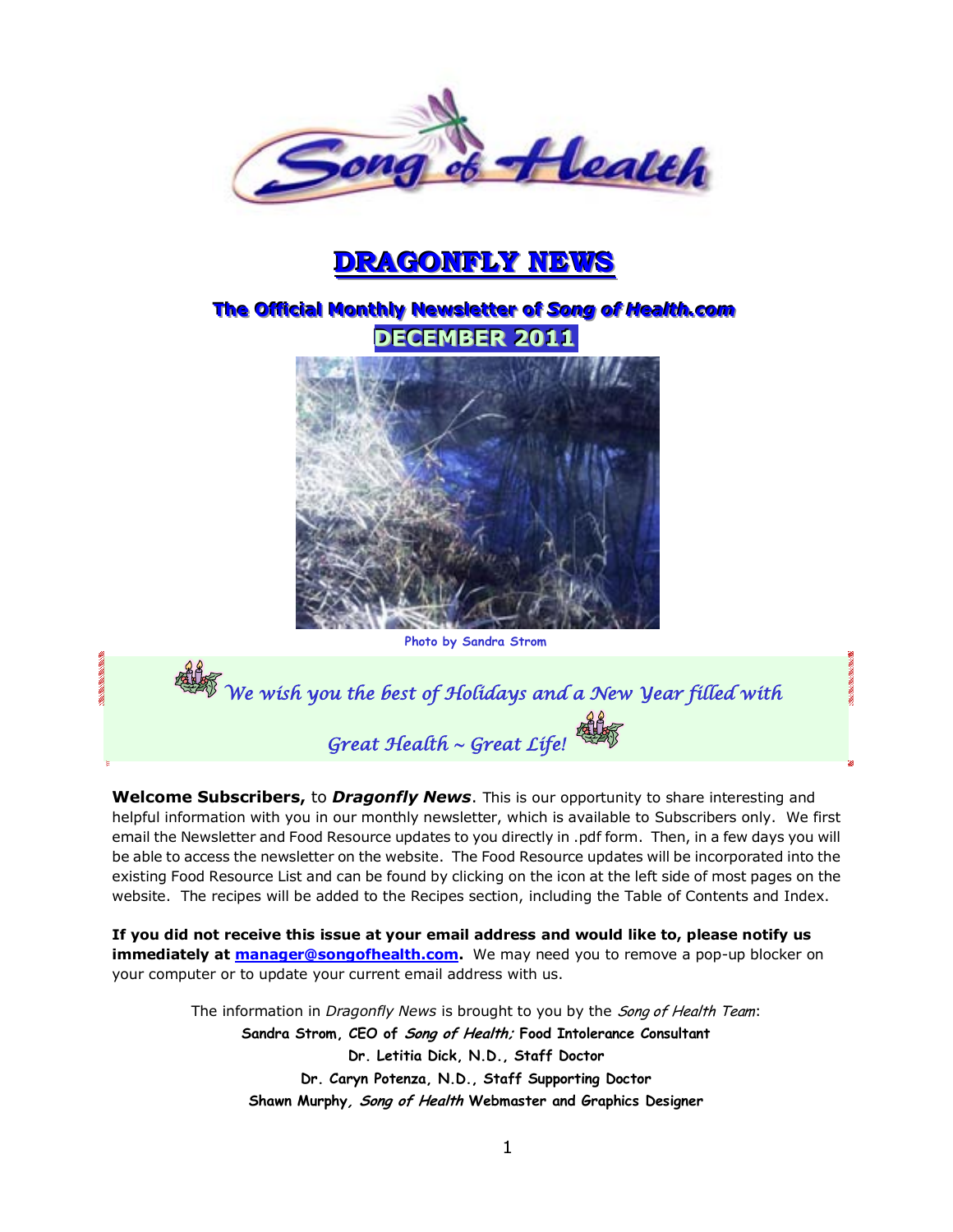Join Sandra at **Twitter** an[d Facebook](http://facebook.com/home.php?ref=home#/home.php?filter=pp). You're invited to follow and share comments!

|                                                           | $\sim$ IN THIS ISSUE: $\sim$                                                                                |
|-----------------------------------------------------------|-------------------------------------------------------------------------------------------------------------|
| <b>THE WEBSITE CHANGES AND</b><br><b>NOTICES</b>          | No recent changes                                                                                           |
| <b>EXAMPLE SUBSCRIBERS SPOTLIGHT:</b>                     | <b>Stories, Comments, Questions Asked and Answered</b>                                                      |
| <b>FOOD LABEL QUIZ</b>                                    | CAN YOU GUESS THE FOOD CATEGORIES OF<br><b>INGREDIENTS LISTED ON THIS LABEL?</b>                            |
| <b>ENVIRONMENTAL UPDATES</b><br><b>FROM THE U.S. EPA:</b> | <b>EPA Releases Formerly Confidential Chemical</b><br><b>Information</b>                                    |
| $\equiv$ ARTICLE:                                         | "COMMITTING TO A NON-GMO DIET"                                                                              |
| <b>EXPERIENCES:</b>                                       | "THE GREATEST GIFT OF ALL"<br><b>By Sandra Strom</b>                                                        |
| <b>EXECTPES:</b>                                          | PIES, PASTRIES & COBBLER:<br><b>SANDY'S PUMPKIN PIE</b><br><b>MAIN DISHES:</b><br><b>TERIYAKI TUNA MELT</b> |
| <b>EXECUTE:</b> FOOD RESOURCE UPDATE:                     | <b>DECEMBER 2011</b><br>Not available yet                                                                   |

#### *The Carroll Institute of Natural Healing*

is an educational opportunity for Naturopathic physicians and students to further their education in the classical methods of Naturopathy, not otherwise taught in the Naturopathic colleges. This is where physicians and students learn about the Carroll Food Intolerance Evaluation methods, constitutional hydrotherapy and other important methods handed down by classical Nature Doctors.

*Song of Health* **and** *The Carroll Institute of Natural Healing* work together to reach as many people as possible, to educate and help understand the importance of avoiding personal food intolerances, applying classical Naturopathic methods of healing, and naturally restoring the body to health.

*We invite everyone to contact us with any questions you may have regarding these methods at [manager@songofhealth.com.](mailto:manager@songofhealth.com)* 

Song of Health.com actively promotes physicians and professionals who support our work, and companies who act with integrity and are honest about their products and services. Check out your [Goods and Services section](http://www.songofhealth.com/goods.html) at Song of Health.com. **Those interested in advertising at Song of Health.com,**  please go to<http://www.songofhealth.com/advertising.html> or email us at [advertise@songofhealth.com.](mailto:advertise@songofhealth.com)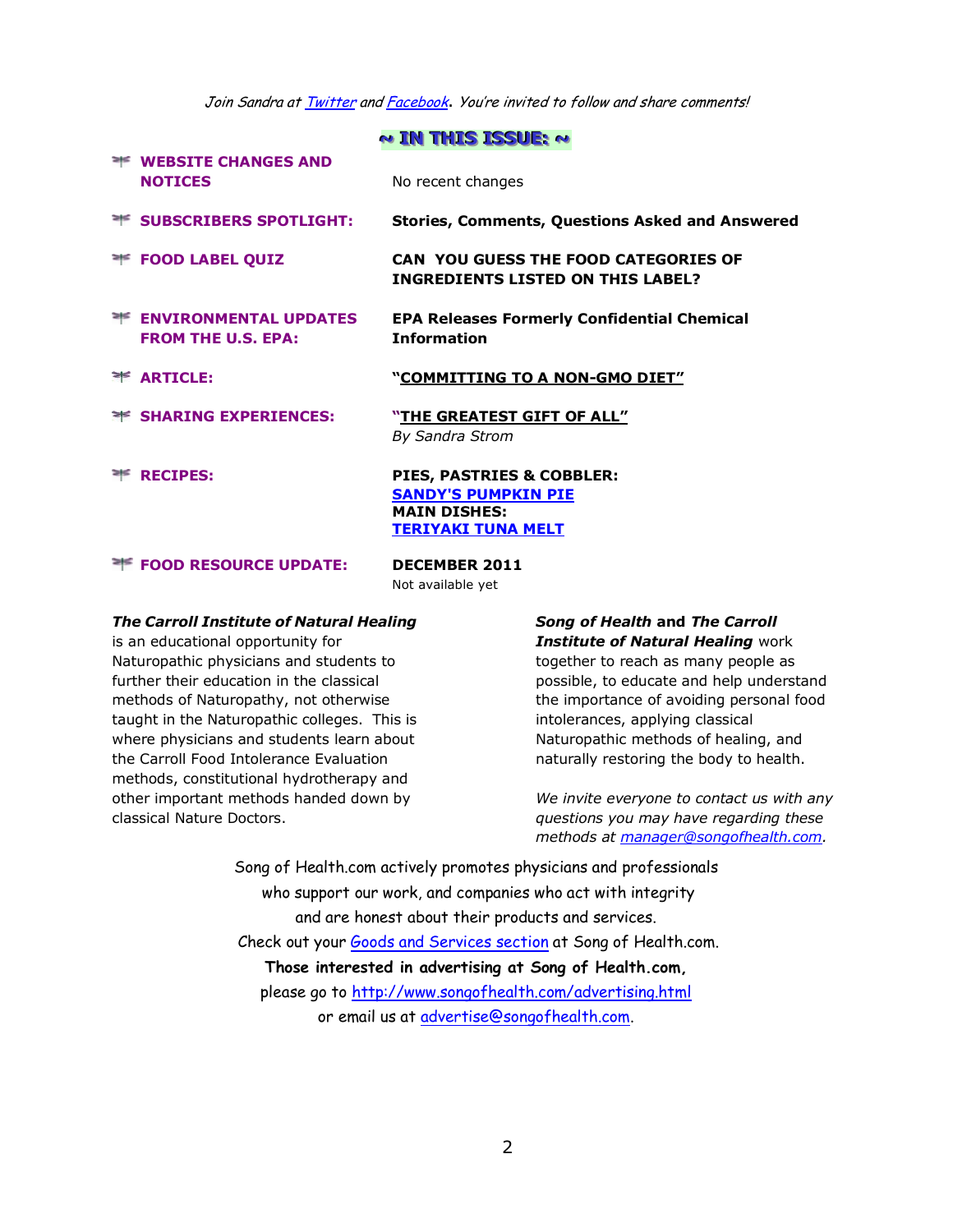### **WEESITE CHANGES AND NOTICES**

No recent changes.



### **WAYS TO SAVE \$\$ ON YOUR NEXT SUBSCRIPTION RENEWAL:**



#### **Refer a new subscriber and receive an additional 10% off your next renewal!**

To receive your coupon email **[manager@songofhealth.com](mailto:manager@songofhealth.com)** and tell us the name of the person you are referring. Once they subscribe, you will receive your 10% discount. It's that easy!

> **To order: Contact [manager@songofhealth.com](mailto:manager@songofhealth.com) +** *TAKE ADVANTAGE OF ADDITIONAL DISCOUNTS WHEN YOU RENEW YOUR SUBSCRIPTION.*

**Renew 6 months early** and receive additional months and \$\$ off!

**H** Use the promo codes in the renewal notifications emailed to you for other special discounts!

**If you need help or have any questions, feel free to [contact me.](mailto:manager@songofhealth.com?subject=contact%20us)** 

**~~~~~~~~~~**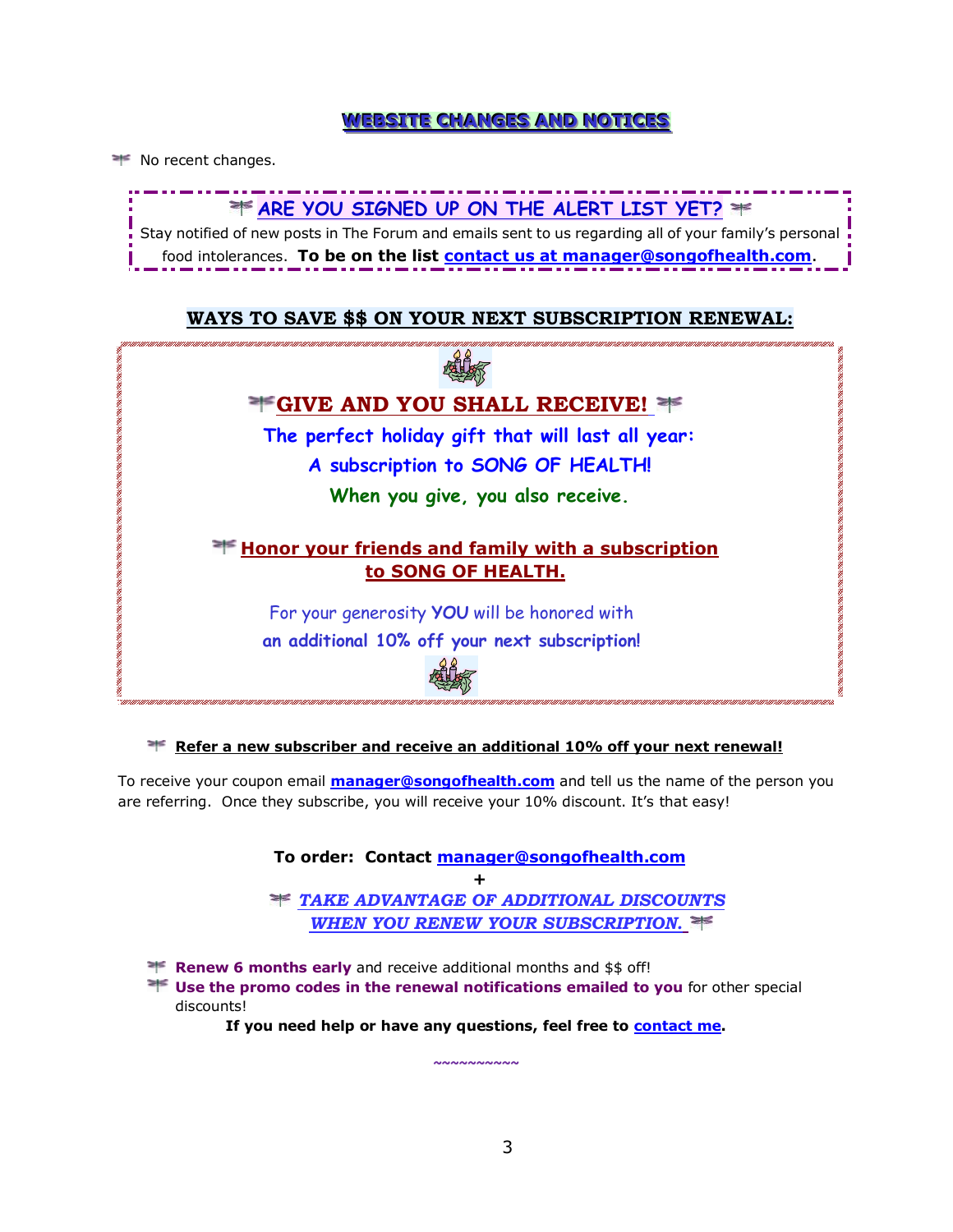

*SUBSCRIBERS SPOTLIGHT*

## **STORIES, COMMENTS AND QUESTIONS**

### *What information would you like to have in your newsletter?*

Our goal is to serve you. Please help us by sharing what you would like to see in *Dragonfly News*. We will do our best to accommodate you. We also invite you to share other suggestions, comments and favorite recipes with us. **You may contact us at: [newsletter@songofhealth.com.](mailto:newsletter@songofhealth.com)**

### *Share your story with others.*

### **SUBSCRIBERS, Please help others by**

**sharing your story.** When you allow us to publish it in *Dragonfly News* and *Subscribers' Testimonials,* a dedicated section on the *Song of Health* website, you provide the opportunity to reach out to those who still suffer but are not confident that our dietary lifestyle will work for them. By hearing and reading about how our lives were dramatically changed we can help others to step through the door toward wellness. **WE WOULD BE HONORED TO INCLUDE YOUR STORY** about how you came to follow the Carroll Food Intolerance way of life. We reserve the right to edit for grammar and spelling correctness, however we will not change your story content.

IF YOU PREFER US TO HELP YOU WRITE YOUR STORY, WE WILL BE HAPPY TO. JUST ASK!

Please email your contribution to manager@songofhealth.com.

Thank you for helping us to achieve our goal of reaching out to as many people as possible in order to provide help, hope and answers. The more we give away, the more we receive!

**A note of encouragement:** A subscriber was concerned that her story was uninteresting. **There is no such thing as a boring, uninteresting story!** We are here to support each other and every contribution helps, no matter how small or large the content. Please don't let that stop you! We invite you to check out **[Subscribers Testimonials](http://www.songofhealth.com/testimonials.html)** to read what subscribers have shared.

## **QUESTIONS ASKED AND ANSWERED:**

### *QQuueesstti ioonnssEEmmaai i l leeddttoo uuss::*

*Song of Health has been given permission by our Subscribers to share our communications with you. In so doing, we all reap the benefits of learning together.* 

**From Cheryl, Nov. 7<sup>th</sup>: Re Vanilla Ice Cream. This** is great; I tried that one you posted and it tasted like frozen milk. You might want to try this and then add it to the recipes. Also [for] the ice cream recipe I sent you, the blender does need to be a durable blender. I have a vita mix which works great. *Cheryl Vanilla Ice Cream Ingredients:* 

*1 cup raw cashews, soaked 4 hours, then rinsed 1 cup Thai coconut meat (Asian markets - buy frozen then thaw when adding it-or crack your own and scoop the meat out of) 1 cup coconut water (or filtered water) ½ cup agave 2 Tablespoon coconut oil (any brand) 2 Tablespoon vanilla extract ½ tsp. sea salt Combine all ingredients in a blender and blend until smooth. Pour into a storage container and put in the refrigerator to chill for several hours, or in the freezer for 1 to 2 hours.*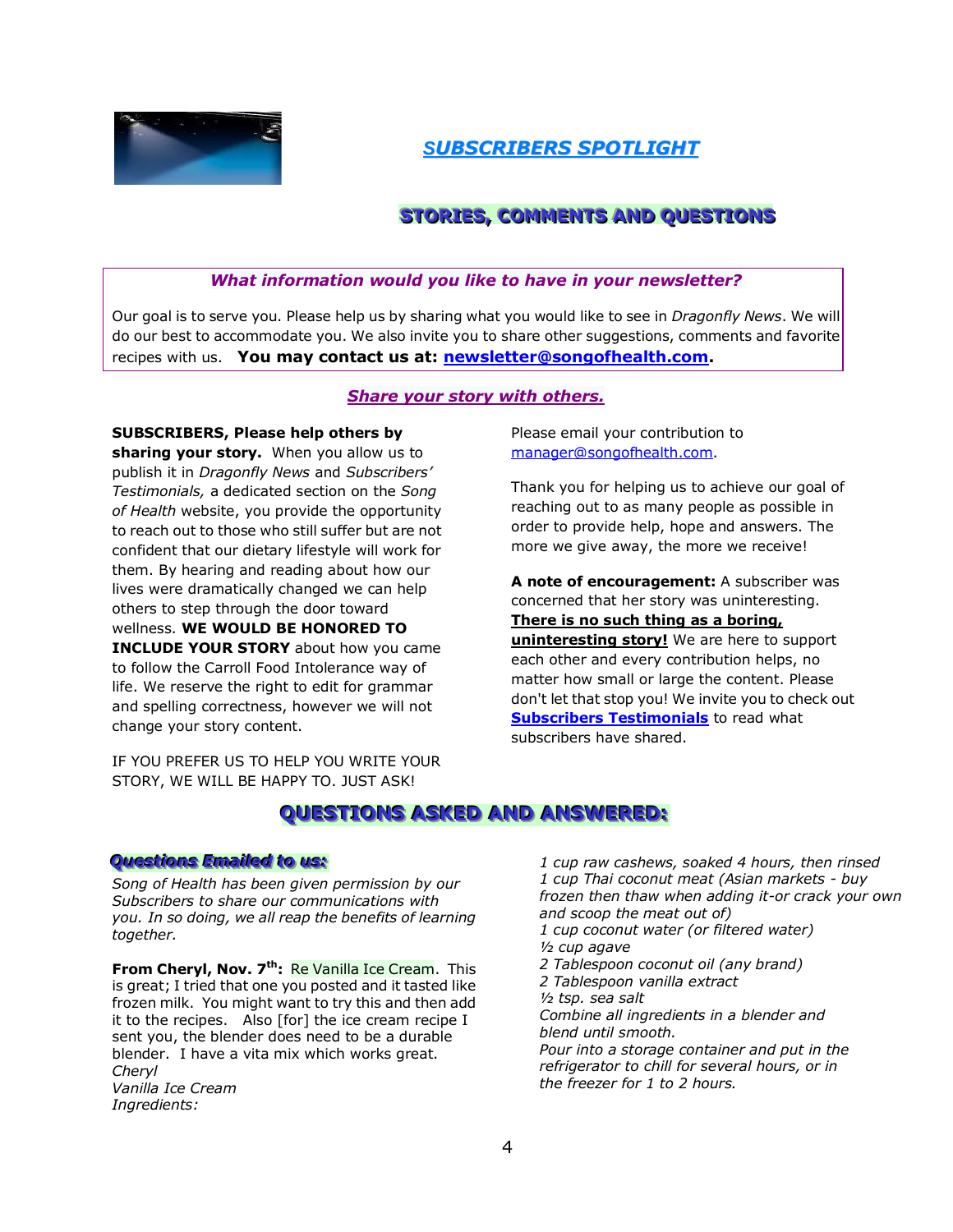*Pour chilled ice cream into your ice cream machine and follow the manufacturer's instructions. It should take approximately 20 minutes to process. This will give you soft serve ice cream. If you prefer a harder scoop, pour the ice cream back into your storage container and freeze. It should be hard within an hour or two. Serves 2-4.* 

**From Sandra to Dr. Tish, Nov. 7th:** I was wondering about Kefir not containing fruit. I was under the impression all the commercial kefir/yogurt cultured products were made with grape enzymes. This was recently added to The Food Resource List: **Redwood Hill Farm Cultured Goat Milk Kefir, Plain 08/11 ALL D,P** 

**Reply from Dr. Tish:** Looks like this Kefir isn't fruit! [I believe] Kefir is made from the milk's own enzymes.

**Sandra:** I did a little research and found this information on Kefir:

Kefir is made from gelatinous white or yellow particles called "grains." This makes kefir unique, as no other milk culture forms grains. These grains contain the bacteria/yeast mixture clumped together with casein (milk proteins) and complex sugars. They look like pieces of coral or small clumps of cauliflower and range from the size of a grain of wheat to that of a hazelnut. Some of the grains have been known to grow in large flat sheets that can be big enough to cover your hand!. The grains ferment the milk, incorporating their friendly organisms to create the cultured product. The grains are then removed with a strainer before consumption of the kefir and added to a new batch of milk. *In Wikipedia:* 

### *Samples From The Forum:*

IMPORTANT NOTICE: **At this time, due to work overload and shortage of time, our doctors are not able to answer your questions in the category [Ask the Doctors a](http://www.songofhealth.com/cgi/forum/mf_browse.pl?Com=category&Category=a01cI799)  [Question.](http://www.songofhealth.com/cgi/forum/mf_browse.pl?Com=category&Category=a01cI799) They request that you refer any medical questions to them, or your personal physician, directly to their clinics, by requesting a consultation appointment. Thank you for your understanding.** 

**Editor's Note:** I realize how easy it is to miss our requests. We take full responsibility for that, and are happy to repeat them whenever necessary.

Kefir grains are a combination of bacteria and yeasts in a matrix of proteins, lipids, and sugars, and this symbiotic matrix forms "grains" that resemble cauliflower. For this reason, a complex and highly variable community of lactic acid bacteria and yeasts can be found in these grains. Kefir grains contain a water soluble polysaccharide known as kefiran, which imparts a rope-like texture and feeling in the mouth; appear in hues ranging from white to yellow; and usually grow to the size of walnuts (although rice-grain-sized grains have been known to develop).

Bottom line, you're right! No fruit. **<http://en.wikipedia.org/wiki/Kefir> <http://www.kefir.net/intro.htm>**

**From Sandra to Dr. Tish:** I have a question re dish soap. Most are fruit-based. What do you use, and if it has fruit in it, does it bother you?

**Reply from Dr. Tish:** I use the Ecover Dish Soap. It seems to wash off the dishes completely and not leave a residue. I have used the hand dish soap and the dishwasher detergent of this brand for years. Yes, I think they both test [positive for] fruit. I use the Chamomile scented hand dish soap instead of the lemon or citrus one.

*~~~~~* 

### **Category: [Ask the Doctors a Question](http://www.songofhealth.com/cgi/forum/mf_browse.pl?Com=category&Category=a01cI799)**

#### **Thread: [out growing intolerance/birth](http://www.songofhealth.com/cgi/forum/mf_browse.pl?Com=thread&Category=a01cI799&Thread=7e56xn0)  [emergencies](http://www.songofhealth.com/cgi/forum/mf_browse.pl?Com=thread&Category=a01cI799&Thread=7e56xn0)**

**Posted by Clarissa, 6th November, 2011:**  Do you actually outgrow an intolerance? Will I always be sensitive to potato, fruit/grain? I have been on the diet for a year and am sticking to it very closely.

Also, what would I do if when I (in the future) give birth and might need epidural or IV? Is that ok for a potato allergy? Or is there nothing that can be done? My husband and I haven't had kids yet, and not knowing what would be ok for me if something happened is pretty scary...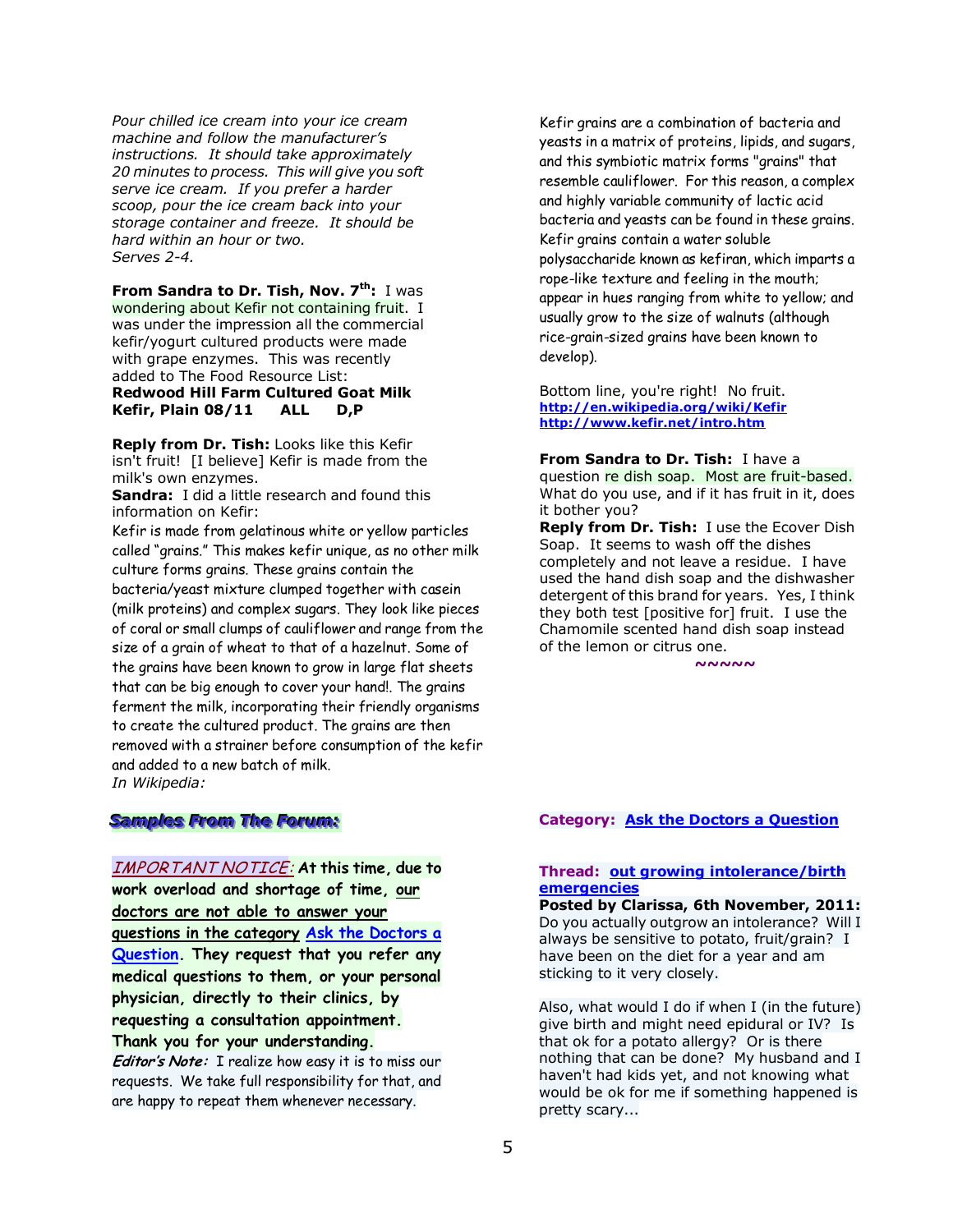#### **Posted by [Sandra Strom, CEO of Song of](mailto:manager@songofhealth.com)**

**[Health:](mailto:manager@songofhealth.com)** Hello Clarissa, first, my apologies for not seeing your thread posted until now. At this time, our doctors are not able to answer a lot of questions due to their very busy schedules. So, we ask that Subscribers refrain from posting in this category. We continue to keep it up so you can access all the good information that has already been posted. I do my best to answer your questions; sometimes, when I"m not able to, Dr. Tish will try to fit in an answer whenever she can.

Now, to respond to your questions: We do not "outgrow" food intolerances. In several places at Song of Health, our doctors explain that food intolerance is a genetic dispensation, in that we

are not born with the necessary enzymes to be able to properly digest the food. One of the threads where you'll find a thorough explanation along with questions is under the category Food Questions, ["Commonality of](http://www.songofhealth.com/cgi/forum/mf_browse.pl?Com=thread&Category=a01dX652&Thread=5h01Sb6)  [Fruit.](http://www.songofhealth.com/cgi/forum/mf_browse.pl?Com=thread&Category=a01dX652&Thread=5h01Sb6)" Because the phenomenon of food intolerance is often questioned, we also addressed it in the October 2011 issue of Dragonfly News. You can go to the link *[Archive of Articles](http://www.songofhealth.com/subscribers/articlesindex.html)*, scroll down to October 2011 and click on article: ["What is the](http://www.songofhealth.com/subscribers/newsletter1011.html#article)  ["Common Thread" of Food in Food](http://www.songofhealth.com/subscribers/newsletter1011.html#article)  [Categories?"](http://www.songofhealth.com/subscribers/newsletter1011.html#article) I think this will give you a good

understanding in depth of the how's and why's of the Carroll Food Intolerance methods and food intolerance in general. Another great article to read is by Dr. Tish, in the June 2008 issue: "Food is What Sustains us But Can Also [Harm Us](http://www.songofhealth.com/subscribers/newsletter0608.html#food)."

Regarding whether it is ok for you to get IV or epidural injections, first off - it depends on which injections are being administered. It is always best taken up with your own personal Naturopathic physician, who can wisely determine what you'll need when the time comes. I always confer with my own

Naturopath for any condition. So, even though you may choose to be in a hospital for childbirth, your Naturopath can still monitor what will work for you. After perusing the above mentioned articles, if you have more questions, I"m happy to answer them. In health, **Sandra**

#### **Category: Food Questions Thread: [Dirty dozen](http://www.songofhealth.com/cgi/forum/mf_browse.pl?Com=thread&Category=a01dX652&Thread=2w9AT1)**

**Posted by Kim** 8th November, 2011: I overheard someone talking about "the dirty dozen" things you should always buy organic. Anybody know what this is?

**Posted b[y Sandra, CEO of Song of Health:](mailto:manager@songofhealth.com)**  Please refer to the June 2010 newsletter, under "Sharing Experiences - "The Dirty [Dozen - Most Pesticide Laden Foods".](http://www.songofhealth.com/subscribers/newsletter0610.html#TheDirtyDozen) You'll find the list, plus what are considered safe non-organic foods to eat. I looked up several references to see if I could find a more recent list, and from what I have found, the list still remains the same. In health, **Sandra**

#### **REMEMBER TO GO T[O THE FORUM](http://www.songofhealth.com/subscribers/forumintro.html) TO SHARE - AND ACCESS – MORE QUESTIONS AND COMMENTS!**

**IMPORTANT NOTE:** When posting a question or comment in The Forum to a thread that is not recent (within the current week**), PLEASE CREATE A NEW THREAD, even if the topic has been discussed at a prior time.** This way, new entries won't get unintentionally missed.

### **The Forum is a great way to make new**

**friends!** It is a great opportunity for you to share tips, meals, recipes and any other information to help support and educate each other!

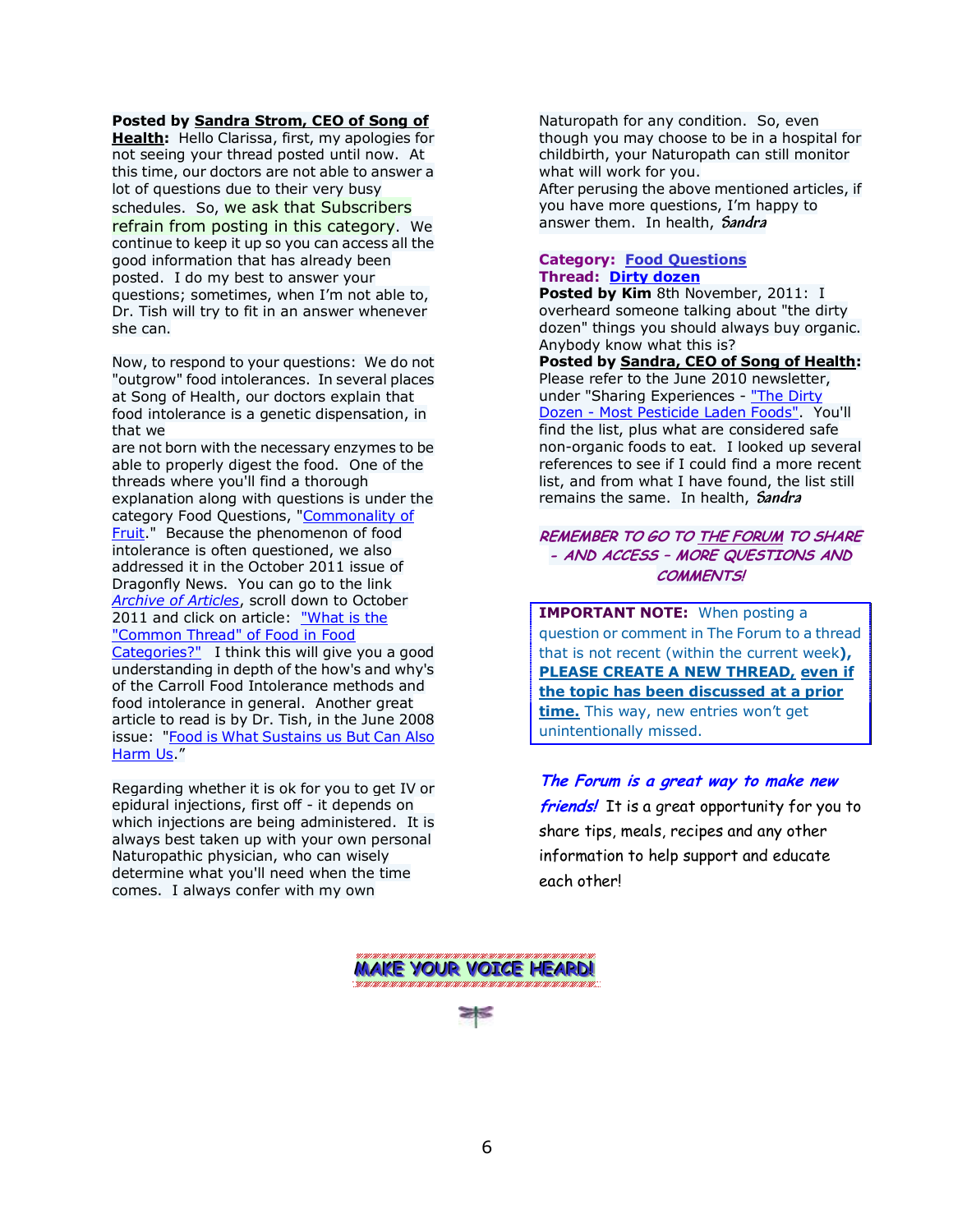## **FOOD LABEL QUIZ**

### **CAN YOU GUESS THE FOOD CATEGORIES OF INGREDIENTS LISTED ON THIS LABEL?**

The following list of ingredients is on a label from a product that is dated AUGUST 2011 in The Food Resource List:

**INGREDIENTS:** Freshly milled wheat, whole wheat pastry flour, rye, triticale, oats, corn, barley, soy beans, brown rice, millet, flaxseed, non-fat dry milk, leavening, baking soda, and sea salt.

As part of my goal to help you in the quest of eating safely in accordance with your personal food intolerances, this section is another way to help you identify suspicious ingredients and … **HAVE SOME FUN!**

First, identify obvious food categories, i.e. potato starch = potato.

Next, identify potential hidden ingredients, i.e. guar gum = potato.

Finally, if you can answer this, you are exceptionally brilliant: What product is this?

**~~~ The answers are at the bottom of the New Recipes section, just above The Food Resource List Updates.** *~~~*



**Watch Dr. Tish on a panel with alternative healers at <http://video.ksps.org/video/2168503154>- "Health Matters, Complimentary Medicine."** 

 $\sim$  Each month we bring you articles on a myriad of topics regarding health and environmental issues. The main focus of Song of Health is to avail you of expert information on the Carroll Food Intolerance dietary methods. This – DIET - is the first step to getting and staying well. We feel there are also many other interesting and important issues to be aware of. It is our goal to share our findings with you, on what may have a cause and effect on all of our healthy lives.  $\sim$ 

### **ENVIRONMENTAL UPDATES FROM THE U.S. EPA**

*I am subscribed to receive updates to environmental and health policies from the Environmental Protection Agency. Each month I will select those I feel are pertinent to share with you, and bring to your attention. Sandra* 

#### **EPA Releases Formerly Confidential Chemical Information**

WASHINGTON – As part of Administrator Lisa P. Jackson"s commitment to enhance the U.S. Environmental Protection Agency"s

chemicals management program and increase transparency, the agency is making available to the public hundreds of studies on chemicals that had been treated as confidential business information (CBI). The move is part of EPA's plan to make public the chemicals that are not entitled to CBI status. Releasing the data will expand the public's access to critical health and safety information on chemicals that are manufactured and processed in the U.S.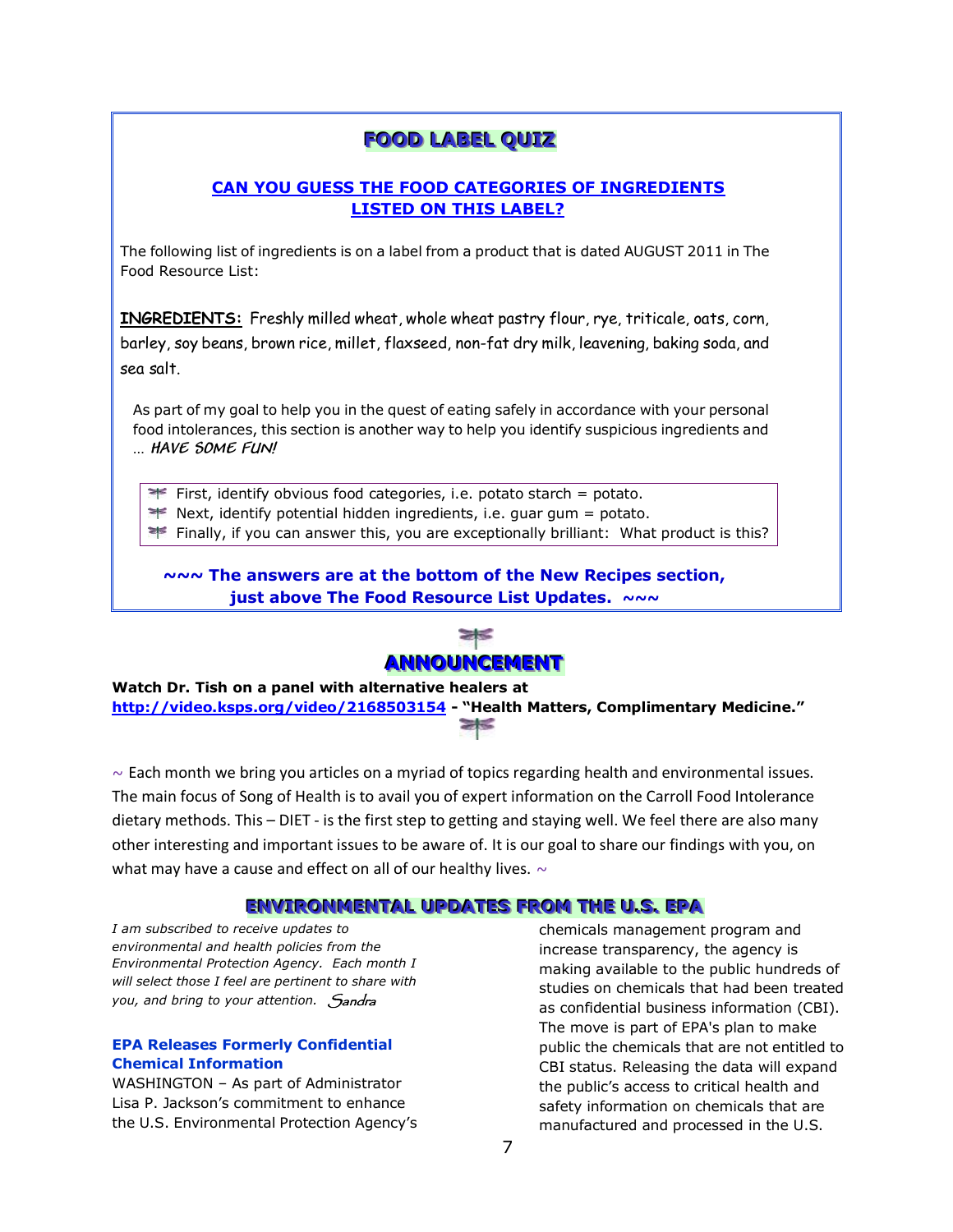Newly available information can be found using EPA's [Chemical Data Access Tool.](http://java.epa.gov/oppt_chemical_search/)

"EPA is increasing the availability of critical health and safety studies on chemicals that children and families are exposed to every day. We are making important progress in making this information public and giving the American public easy access to it," said Steve Owens, assistant administrator for EPA"s Office of Chemical Safety and Pollution Prevention. "Over the next year, we expect to review several thousand additional studies on industrial chemicals and make many of these more accessible to the public."

Since 2009, 577 formerly confidential chemical identities are no longer confidential and more than 1,000 health and safety studies are now accessible to the public that were previously unavailable or only available in limited circumstances. In 2010 EPA issued new guidance outlining the agency"s plans to deny confidentiality claims for chemical identities in health and safety studies under the federal Toxic Substances Control Act (TSCA) that are

determined to not be entitled to CBI status. EPA has been reviewing CBI claims in new and existing TSCA filings containing health and safety studies.

Consistent with the guidance, the agency will request that the submitter voluntarily relinquish the CBI claims and make the newly available studies available to the public. EPA also challenged the chemical industry to make available information that was previously classified as CBI. To date, more than 35 companies have agreed to review previously submitted filings containing health and safety studies and determine if any CBI claims may no longer be necessary. The newly available information can be found under a new "declassified tab" using the [Chemical Data](http://java.epa.gov/oppt_chemical_search/)  [Access Tool,](http://java.epa.gov/oppt_chemical_search/) launched in December 2010 to assist the public in retrieving chemical health and safety information submitted to EPA under TSCA.

For additional information, please visit: [http://www.epa.gov/oppt/existingch](http://www.epa.gov/oppt/existingchemicals/pubs/transparency.html) [emicals/pubs/transparency.html](http://www.epa.gov/oppt/existingchemicals/pubs/transparency.html)

### **ARTICLE:**

## **COMMITTING TO A NON-GMO DIET**

Dr. Tish recently received, then shared with me, an email letter from Jeffrey Smith, Executive Director of the Institute for Responsible Technology. As with any hard-working group dedicated to improving our environment, they were requesting financial help. Mind you, we are NOT soliciting for I.R.T. and in no way suggest you donate. The story shared, though, is an important message of how we, the consumers, make all the difference in availability of marketable products. Dr. Tish and I feel this letter is worth sharing with you, reminding us how we have the power to demand what products we choose to purchase:

Dear Letitia,

Read this inspiring story below to find out what is possible with your financial support. I think it's a real eye opener for those who think ending GMOs is a long, drawn out, and difficult process.

#### **11 minutes**

It took the audience just 11 minutes-11 minutes to give up food brands they had grown up with and to commit to seek healthier non-GMO food. Of course, this group had already been against genetically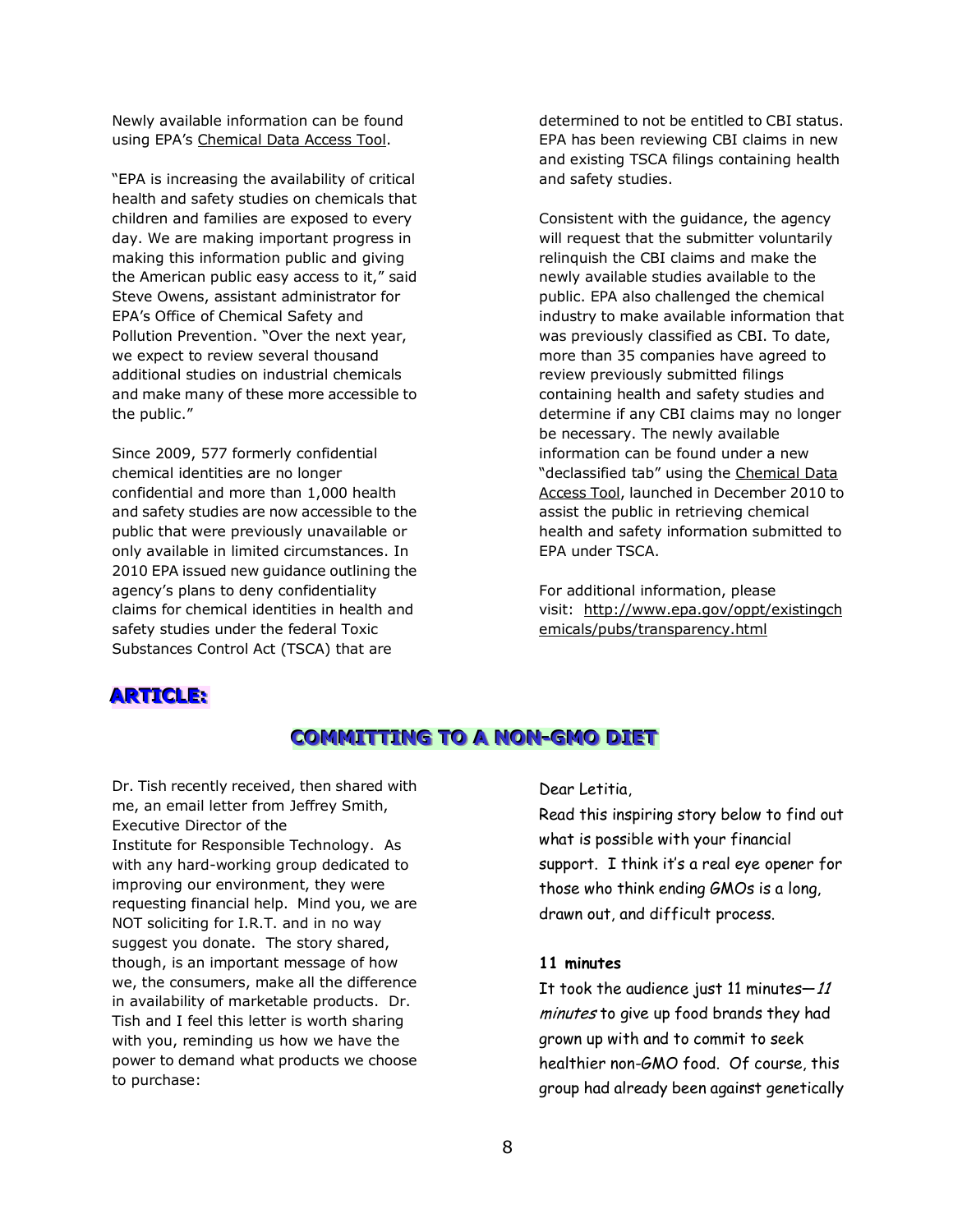modified organisms as a concept. This was Greenfest after all; and in San Francisco no less. But when I asked them to honestly rate themselves on a scale of 1-100 how vigilant they had been at avoiding GMOs, the largest number of hands went up for lowest category―1-20. That's typical of most US audiences. And so is what happened next…

After showing them photos of damaged organs from lab rats fed GMOs, skin rashes from farm workers picking GM cotton, and dead livestock that had grazed on the cotton plants; when they saw rodent studies showing a 5-fold increase in infant mortality, smaller babies, sterile babies, and severe immune responses; when they realized that genes inserted into GM crops can transfer into the DNA of bacteria inside our intestines and possibly continue to function, and that the poisonous insecticide engineered into Monsanto's corn is found in the blood of pregnant women and unborn fetuses; when they learned how industry rigs their research to hide dangers and attacks independent scientists and their studies; when they discovered that FDA scientists had repeatedly warned of serious harm from GMOs, but the political appointee in charge―Monsanto's former attorney―allowed GM foods on the market without any required safety tests; and when they discovered that the same doctors' organization that first identified Gulf War syndrome, chemical sensitivities, and food allergies, now urges physicians to prescribe non-GMO diets to everyone; I asked the audience to rate themselves

how vigilant they would be next week to avoid GMOs.

"How many will be low vigilance, 1-20?" No hands.

"20-40?" Still no hands "40-60?" A couple of hands. The most popular category shifted from the lowest vigilance (1-20) in the first vote, to the highest (80-100) in the second―just 11 minutes later.

I then reminded the audience of the strategy to eliminate GMOs, which we had discussed at the beginning: If brand managers from major food companies see any drop in market share that was attributable to growing anti-GMO sentiment in the US, it would be the food industry equivalent of a "Sell Signal." GMO ingredients would be considered a market liability and be discarded. Remember, these same companies had quickly removed GMOs from their European brands when GMO resistance spread there. To hit that sell signal in the US, we think the tipping point requires about 5% of US consumers changing their diet.

I asked the audience, "How in the world are we going to get 15 million Americans to change their diet?" After the 11 minutes, I told them, "Now we know. We just tell them the truth."

I then asked the audience to rate themselves how active they planned to be to educate people on GMOs. At the start of the presentation, most rated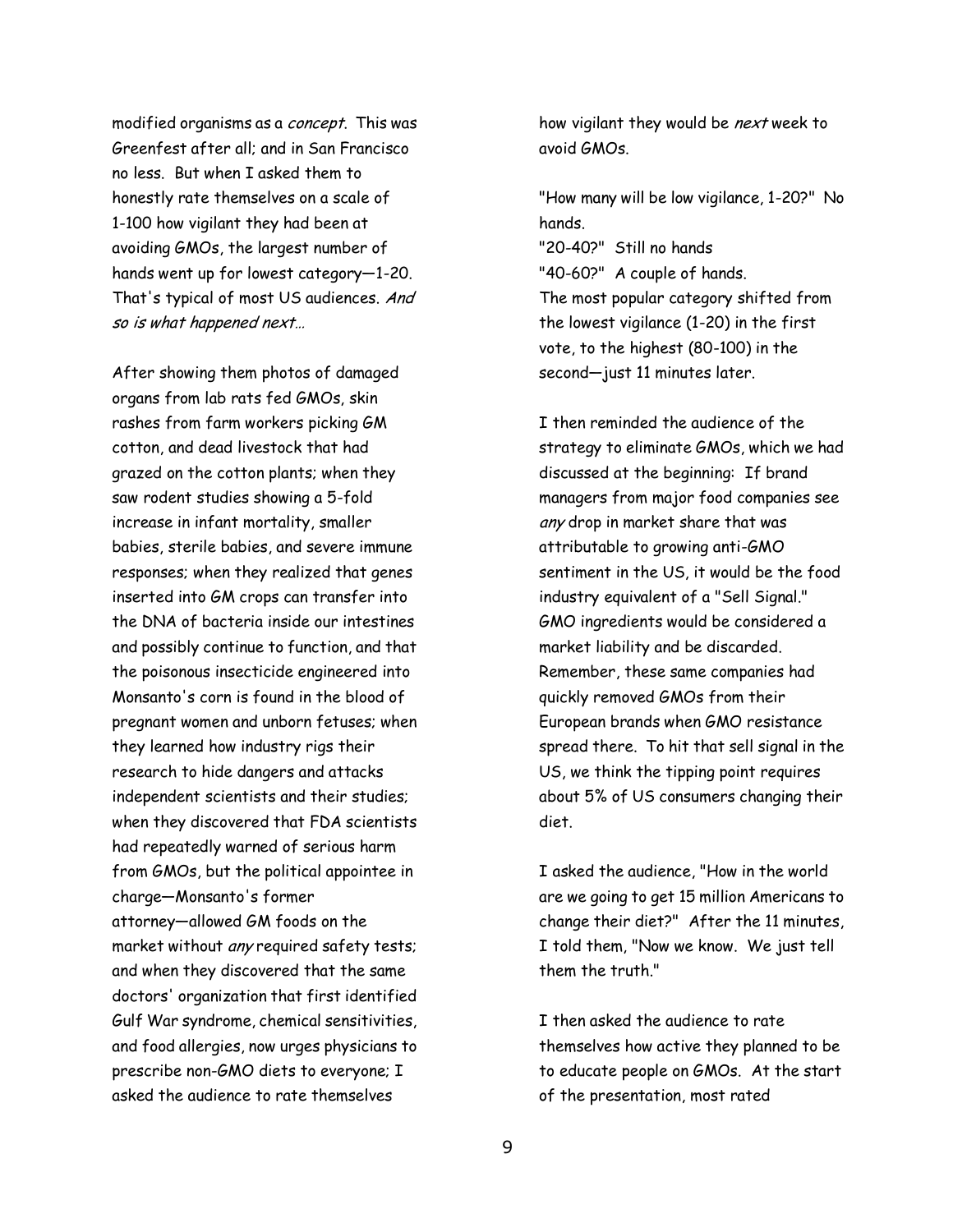themselves in the lowest category. After 11 minutes, nearly everyone was in the highest.

"So you see," I said, "the same information that changes peoples' diets also makes the campaign go viral."

**Endgame for GMOs** Now it's just a numbers game. Once we disseminate that information to enough people, it's the endgame for genetically modified food.

The Institute for Responsible Technology has packaged this behavior-changing

message into a full range of educational materials, organized local and national action groups, trained 750 people to give public presentations, and reaches 5-10 million people each month…Help us harvest all this low-hanging non-GMO fruit…

I wouldn't say we're in the home stretch just yet, but we're banking the turn and hear the crowd cheering. It's time to turn on the juice. Thanks so much, Jeffrey Smith, Executive Director Institute for Responsible Technology

### SHARING **EXPERIENCES:**

**Remember that eating our food intolerances can have a dramatic effect on our moods as well as other symptoms we discuss,** *ad infinitum***.**

## **THE GREATEST GIFT OF ALL** *By Sandra Strom, CEO of Song of Health*

It's the most wonderful time of the year…Who in Heaven ever came up with that idea? Granted, 'tis the season to especially remind us "it's better to give than receive," and the holiday decorations and lights cheer us through as winter begins its cold approach.

"Tis also the most stressful month of the year, save January when the credit card bills with December"s charges appear. We stress about what to buy and for whom to buy it; can and how do we afford our great Santa efforts; so little time and so much to do – the buying, the baking, the wrapping, the decorating...Whew! I'm exhausted just thinking about it. Think I"ll take a nap. But wait, no time for naps. Little Jimmy got the sniffles and must stay home from school today. And Little Susie forgot to do her homework. There's no time for me to think of me! If one more person suggests I prioritize, I'll show them what my holiday spirit looks like! Spirit...yeah, good idea, bring on the spirits. And amongst all this chaos, I"m also supposed to avoid my family's (I think I'm in there somewhere) food intolerances, eat healthy foods, police the sugar intake, blah blah blah.

Does any of that ring a holiday bell for you? For years I lost myself in the holiday booga-loo, mixing in "must be perfect" to the brew, as well. Inevitably, I ran myself down and managed to gift myself a weak immune system. Consequently, the microscopic world gifted me with the sick bug of the season. Suddenly, I was stopped in my tracks and, not only was I unable to complete my holiday plans, I also became a sickly burden that exposed everyone else to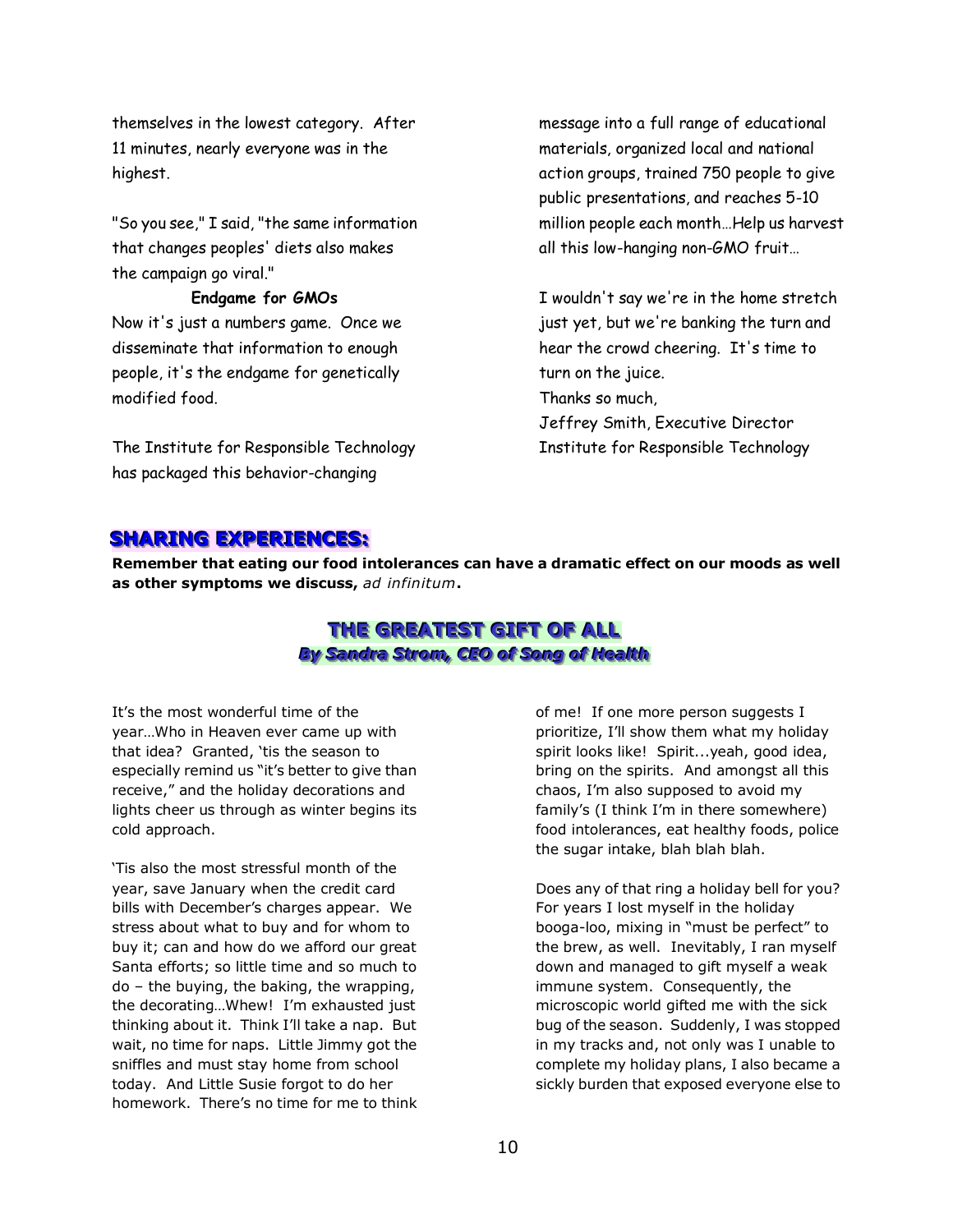the germs. Oh yes, it was a season of giving, alright. Gifts that nobody wanted.

Experience has gifted me some invaluable lessons for the holidays. Foremost, the greatest gift I can give to my family and friends is to take care of myself first. Sound selfish? Yes, it is - but it's not self-centered or self-absorbed. It is not a negative thing. It is a good thing. As the old adage goes, "Physician heal thyself." Why? Without our health we are no good to anyone or for anything. We cannot give our all, our best, or even a decent effort.

It"s no secret what the basic ways are to take care of ourselves: Eat right, get enough sleep, drink lots of water, smile. You're on your own with the sleep and smile thing. Eating right is what we learn together here at Song of Health.

Avoiding our food intolerances and limiting or completely omitting the intake of refined sugars and processed foods seems to be most challenging during the holiday season. Our will power is so challenged around homemade candy and cookies, that we wonder if it's even possible to accomplish avoidance.

- **I've found, what works best for me is…**
	- $\equiv$  I make my own favorite goodies. With use of The Food Substitutions List and The Food Resource List, I"m able to create many scrumptious desserts and dishes. Most baked goods can be frozen, so spacing out the work over the month is feasible and practical.

I take my own homemade goodies to holiday gatherings. Even if others prefer the sugary traditions over my contributions, I"ll have plenty to fill me up and not have to suffer for it afterwards. I also cook and bake to accommodate family and friends with food intolerances. Guess who gets the Santa kisses then?

For those of you new to learning how to avoid your food intolerances, do not be discouraged. With just a little practice, you"ll find success in the kitchen!

 $\equiv$  I grant myself naps when needed. If I'm making attempts at any project when I'm exhausted, I usually end up making errors that are difficult to correct. Even a cat nap will reawaken the senses, not to mention improving the moods. The last thing you want to knit into a scarf, or bake into a cake is a nasty attitude!

It you find yourself going into "HALT" (hungry, angry, lonely, tired), remember to "heal thyself" and take the time to remedy your needs. In the long run, you"ll actually save time!

- $\equiv$  I make sure to drink lots of water. It is a known fact that dehydration causes fatigue; so, when I"m feeling wiped out I try to remember to drink water. It will help the immune system to stay alert and will flush impurities from the body, all important aspects to maintaining a healthy state.
- $\equiv$  If I become frustrated with a project I am working on – be it cooking, baking, or crocheting – I walk away from it. Obviously, I can"t walk away when in the middle of making a pie crust, but I can once it's in the pie pan. Even if for just a few minutes, the break will make a big difference in my attitude and how the product turns out. If I"m in an "I hate this" mood, then what's the point of doing it? Life is too short to get caught up in unhappiness. Taking a break, thinking about what"s causing us the stress, even just getting a breath of fresh air, will make all the difference in our attitude.

Admittedly, there are still gift projects I struggle to complete in time and purchases to budget time and money for. I remind myself, "Is it a matter of life or death?" If I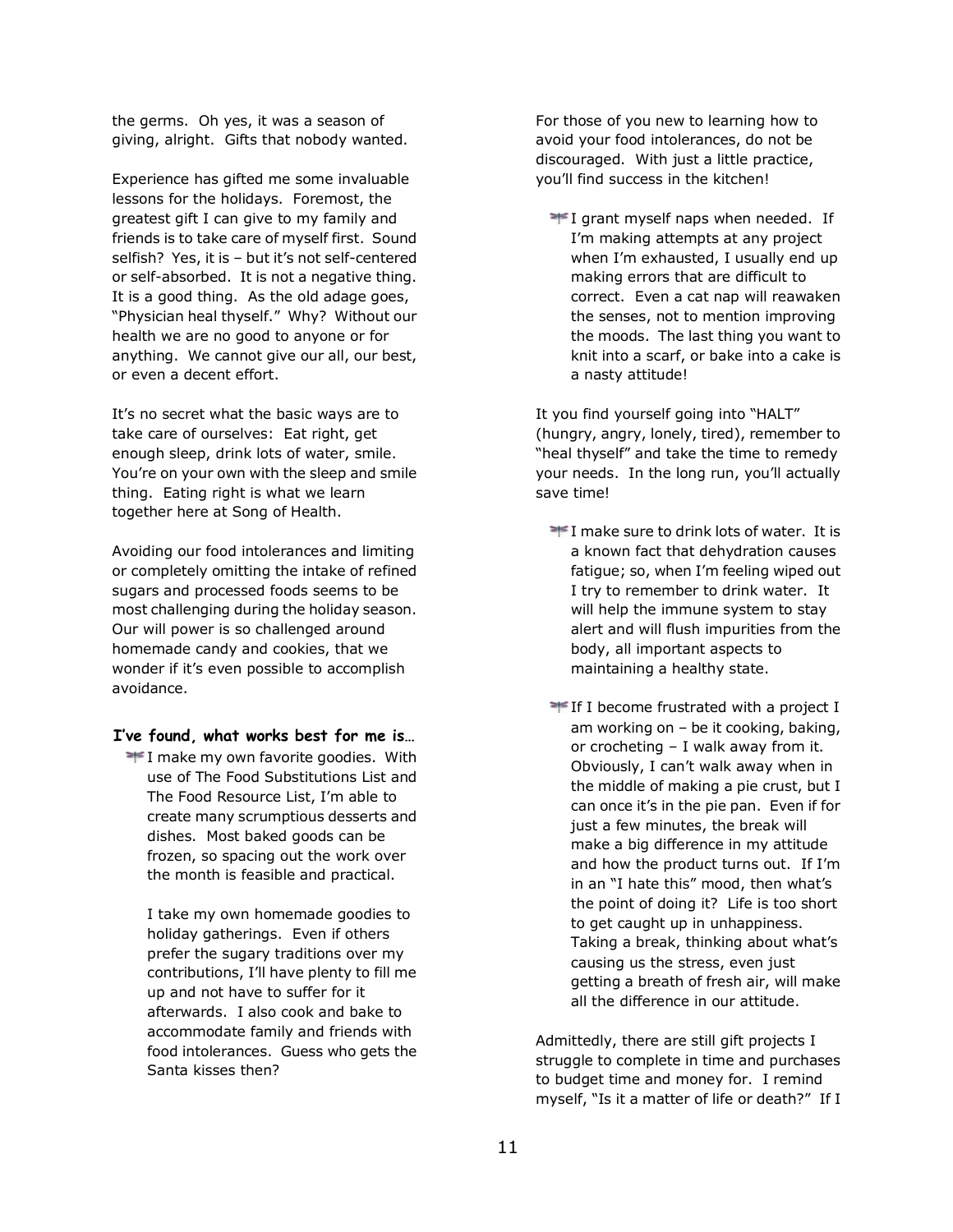don"t complete the project now, I"ll gift it later. If I don't get a cake baked today, I'll make it another day if it"s that important to me. If it's that important to me and I'm not able to get 'er done, then how important is it, really, in the full scheme of things?

**So, to my family and friends, my holiday wish for you is That you remember what is the greatest gift of all to your family and friends – YOU!** 

**Sitting together and enjoying the precious moments in the best of health possible Is my prayer for you.**

*In memory of our dear sister Annie, thank you for reminding me of the truest gifts in Life.* 

*To All My Relations*, **Sandra**

**"Every dis-ease known to humans is created in our digestion system" ~ Dr. Harold Dick, ND**   $=$ 

## **NEW RECTPES**

**Each month a new recipe(s) are published in the Recipes section at Song of Health. In the newsletter they are listed and linked** so you can easily go to them in the Recipes section.

 $\frac{1}{2}$ The ingredients for all the recipes are coded for the *basic* food intolerance categories.

₩ From time to time you may find an existing recipe has been slightly corrected from the original, in order to make it easier to follow, or to update new findings of ingredients for food intolerances.

≥⊧≤ WE INVITE YOU TO SHARE YOUR SUGGESTIONS, RECIPES, COMMENTS AND CONCERNS. Please go to [The Forum](http://www.songofhealth.com/subscribers/forumintro.html) and post in the Recipes section, or contact us at [manager@songofhealth.com.](mailto:manager@songofhealth.com)

*~* **REMEMBER TO EAT ORGANICALLY GROWN, LOCAL FOODS WHENEVER POSSIBLE.**

*~ We recommend you use Celtic sea salt, which is Neutral and pure...and delicious!* 

#### $\geq$ *REMEMBER TO:* **REFER TO THE [FOOD SUBSTITUTIONS LIST](http://www.songofhealth.com/subscribers/foodresources/foodsub.html) FOR ALTERNATIVES AND THE [FOOD RESOURCE LIST](http://www.songofhealth.com/subscribers/foodresources/intro.html) FOR HIDDEN INGREDIENTS.**

### **LLIST OF NEW RECIPES**

Just click on the recipe link to go directly to it in the RECIPES SECTION, or copy and paste the "url". Remember to log in first!

**Is there a recipe you would like to have, or need help adapting? I'm happy to help! Contact me at [manager@songofhealth.com.](mailto:manager@songofhealth.com)** 

> **Remember to check out the Recipes sections for great Christmas dinner and appetizer options!**



**PIES, PASTRIES & COBBLER: [SANDY'S PUMPKIN PIE](http://www.songofhealth.com/subscribers/recipes/pies.html#SandysPumpkinPie)**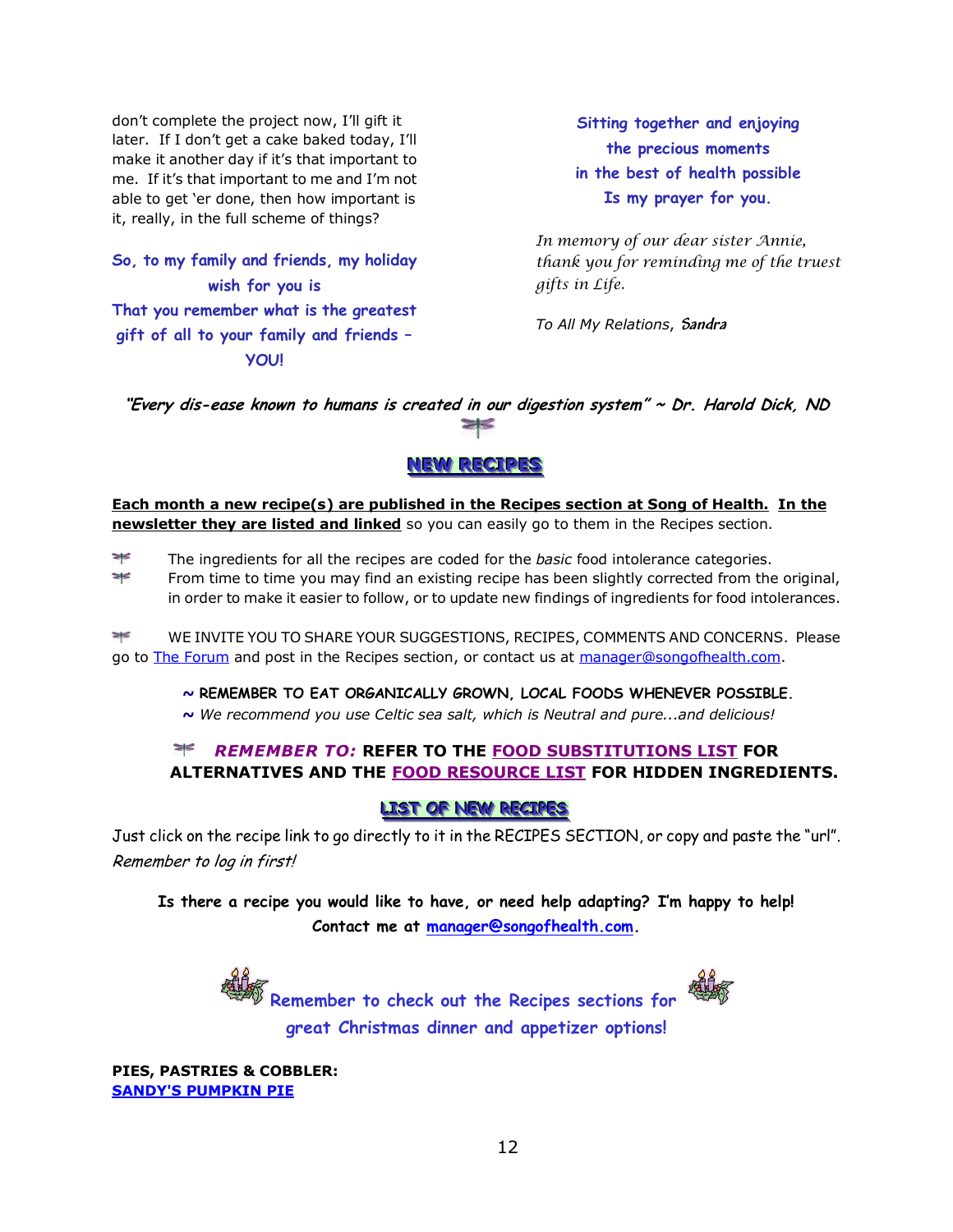#### **MAIN DISHES: [TERIYAKI TUNA MELT](http://www.songofhealth.com/subscribers/recipes/main.html#TeriyakiTunaMelt)**

Check out the [Recipes](http://www.songofhealth.com/cgi/forum/mf_browse.pl?Com=category&Category=a01xF166) category in The Forum for recipes that fellow Subscribers have been gracious enough to share! Plus, cooking and baking questions are asked and answered.



**REMINDER: IMPORTANT!** We will continue to print this message in every newsletter from **now on. It is an important issue that we believe needs to always be addressed:** On occasion, a Subscriber will ask our doctors a food intolerance question and their responses will slightly differ. This has sometimes caused confusion and has been expressed directly to one of our doctors by several patients.

Per our doctors: "…most likely, we are not evaluating foods for, e.g., potato content. We are evaluating a food against a blood sample of a person with a known potato intolerance…" Test results for one patient to a food can vary from another patient, even though they are intolerant to the same food category. So, one doctor may determine a different result than any of the other doctors who competently perform this analysis, because they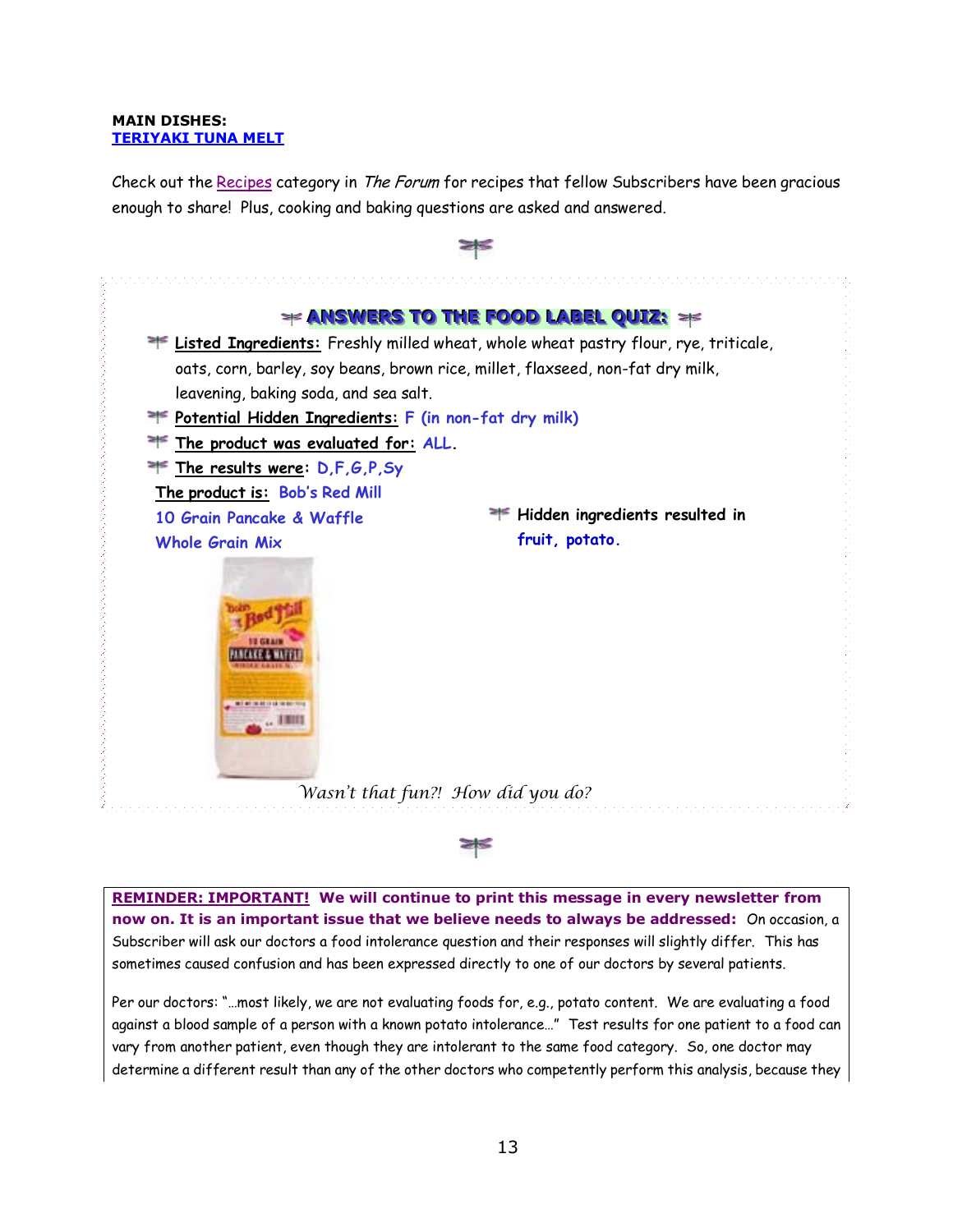are evaluating for a patient's specificity to a specific food sample. "It is one of the peculiarities of the methodology."

For this reason, we constantly emphasize throughout the *Song of Health* website that the information found on the website is a guide only. If you have any personal issues with a product, in other words, an evaluation shows that a food should be OK for you to eat, yet you have a reaction to it anyway, we suggest you refrain from consuming it until you have it evaluated for you personally.

Always, always, always consult your physician with any medical issues you may be experiencing, any drugs you have questions about, or your medical care. Our purpose is to help you to determine what foods are included in food intolerance categories. All other information, including articles, are for educational purposes and is not meant to replace your doctor's care for you. We are set up as a support team for doctor, patient and Subscriber. There are many questions *Song of Health* can answer for you, and we encourage you to ask us first, in regards to food and food intolerances. All other medical discussions should be directed to your physician.

If you have any questions or comments, please contact us. We are here to support you and your efforts to claim and maintain great health by refraining from your food intolerances. **In Health, Sandra Strom**



### **FFOOOODD RREESSOOUURRCCEELLIISSTT UUPPDDAATTEESS**

### **THE FOOD RESOURCE LIST ON THE WEBSITE IS AVAILABLE IN PRINTABLE VERSION. Use the codes below to translate the Results Column. KEY FOR RESULT CODES**

| $A =$ | <b>Bad for All</b> | $Ms =$ | <b>Mine Salt</b>       |
|-------|--------------------|--------|------------------------|
| $D =$ | <b>Dairy</b>       | $N =$  | <b>Neutral for All</b> |
| $E =$ | <b>Egg</b>         | $P =$  | <b>Potato</b>          |
| $F =$ | <b>Fruit</b>       | $Sf =$ | <b>Seafood</b>         |
| $G =$ | <b>Grain</b>       | $Sy =$ | <b>Soy</b>             |
| $H =$ | <b>Honey</b>       | $S =$  | <b>Sugar</b>           |
| $M =$ | <b>Meat</b>        |        |                        |

### **HOW TO READ THE FOOD RESOURCE LIST AND USE THE KEY:**

As items are submitted and analyzed by our staff doctors, they are then added to the Food Resource List on the *Song of Health* website. We compile the updated lists to email to you as well.

 $\mathbb F$  The items are listed per category.

By listing the **"Date Evaluated"** you can be assured of the most recent updates.